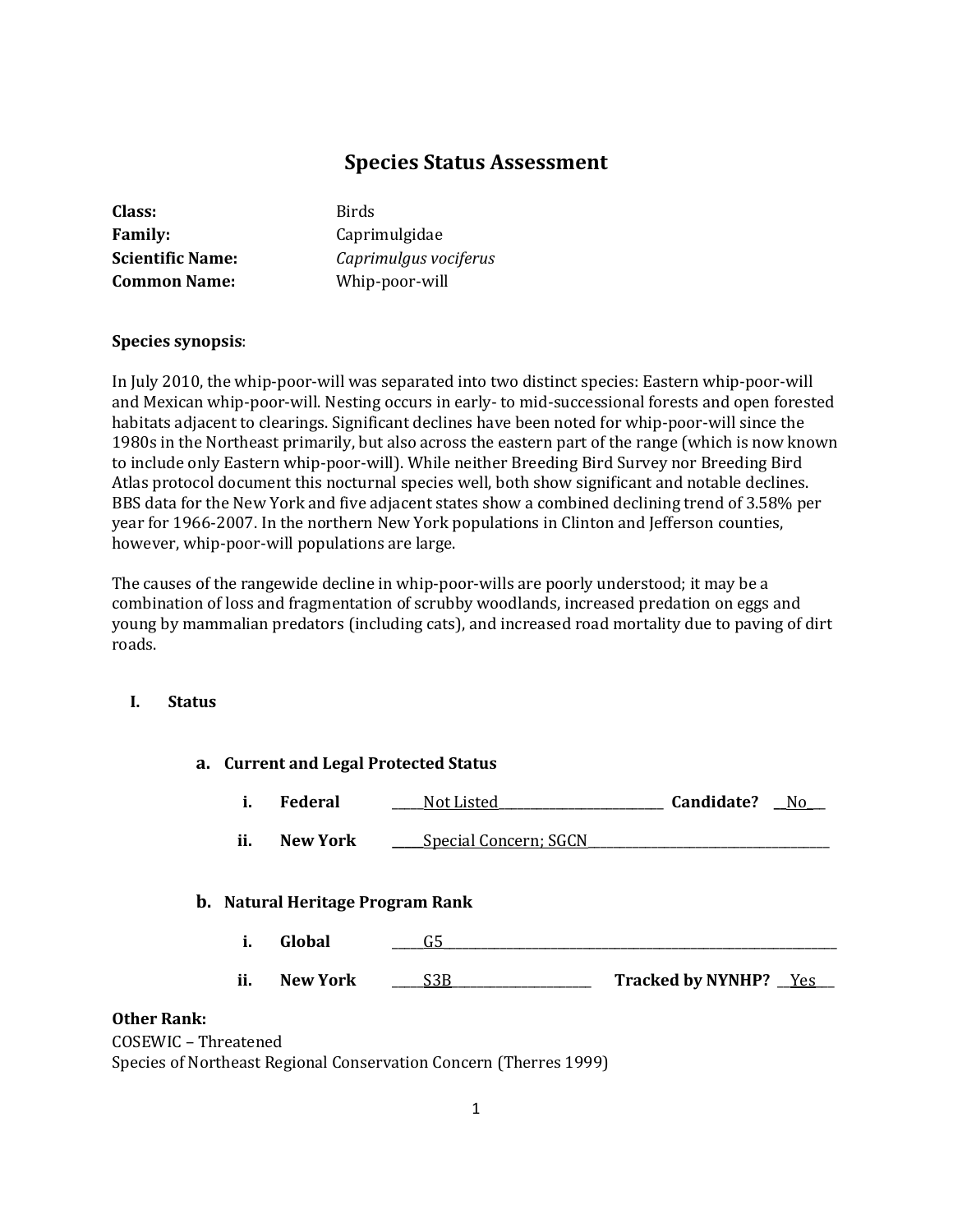#### **Status Discussion:**

Whip-poor-will are found sparsely across the state but are locally common in a few areas. They are most numerous on eastern Long Island, in northern Jefferson County, Clinton County, and in the Shawangunk Ridge area of southeastern Sullivan County/Ulster County, and rare to absent in western and central New York and in the higher parts of the Adirondacks, Catskills, and Tug Hill region. It is a regular nocturnal migrant. Within the Northeast, densities are highest in the coastal plain from Cape Cod south, and in areas of northern New York and western Maryland (Hunt 2008).

### **II. Abundance and Distribution Trends**

- **a. North America**
	- **i. Abundance**

| $X$ declining _____increasing    | stable | unknown |
|----------------------------------|--------|---------|
| ii. Distribution:                |        |         |
| $X$ declining ______increasing   | stable | unknown |
| Time frame considered: 1966-2010 |        |         |

### **b. Regional**

**i. Abundance**

|  | $\underline{X}$ declining | ___increasing | _stable | unknown |
|--|---------------------------|---------------|---------|---------|
|--|---------------------------|---------------|---------|---------|

- **ii. Distribution:**
- \_\_X\_\_ **declining \_\_\_\_\_increasing \_\_\_\_\_stable \_\_\_\_\_unknown**

**Regional Unit Considered: \_**Severe Decline shown in Eastern BBS**\_\_\_\_\_\_\_\_\_ Time Frame Considered: \_\_\_\_\_\_**1966-2010**\_\_\_\_\_\_\_\_\_\_\_\_\_\_\_\_\_\_\_\_\_\_\_\_\_\_\_\_\_\_\_\_\_\_\_\_\_**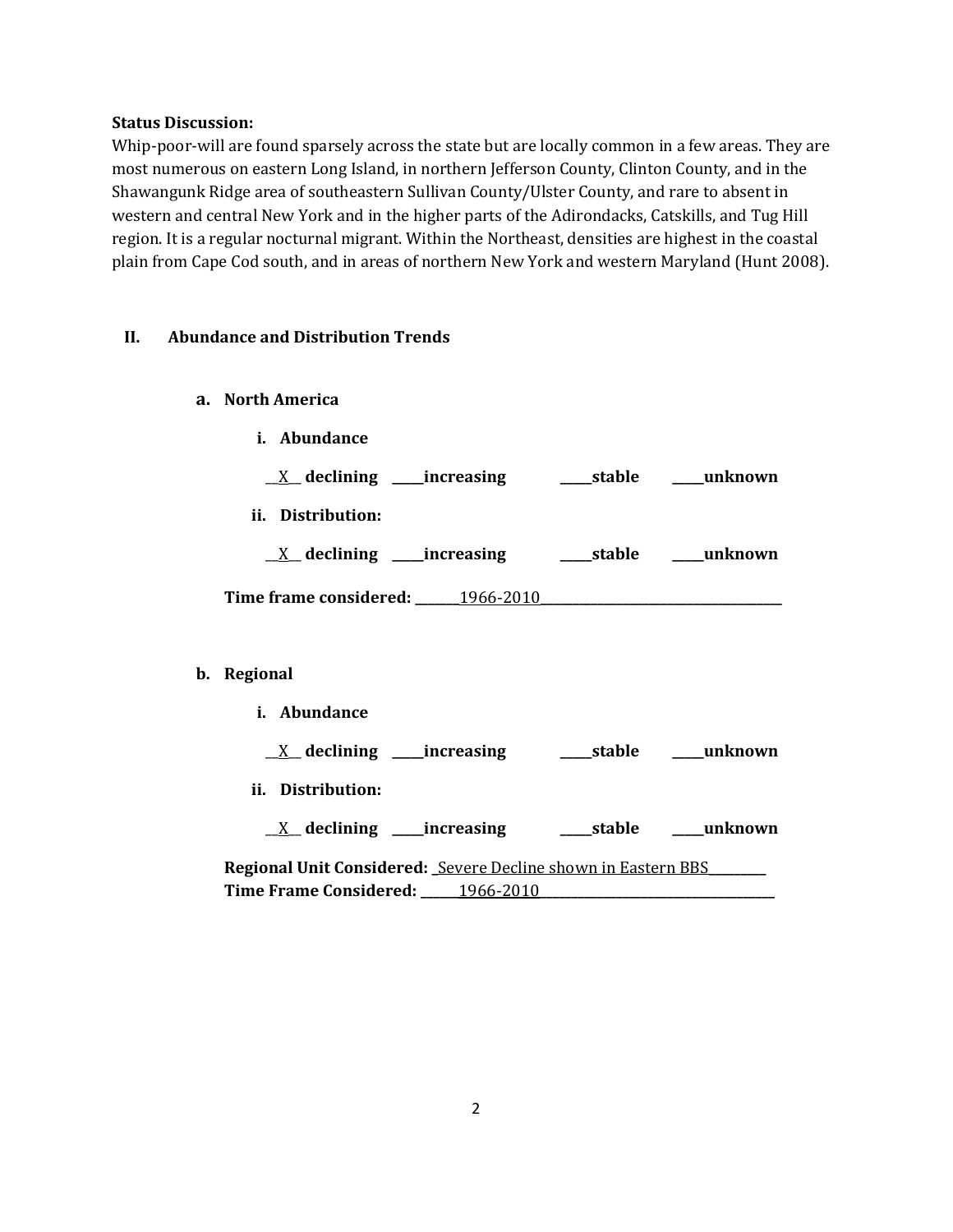**c. Adjacent States and Provinces**

| <b>CONNECTICUT</b>                                                                                                                     |  |           |
|----------------------------------------------------------------------------------------------------------------------------------------|--|-----------|
| i. Abundance<br><u>X</u> declining ____increasing ______stable ____unknown<br>ii. Distribution:                                        |  |           |
|                                                                                                                                        |  |           |
|                                                                                                                                        |  |           |
| MASSACHUSETTS Not Present _________ No data ______                                                                                     |  |           |
| i. Abundance<br>ii. Distribution:                                                                                                      |  |           |
| Time frame considered: __1966-2010; 1974-79 to 2007-11<br>Listing Status: _____________Special Concern (proposed) ________ SGCN? __Yes |  |           |
| NEW JERSEY Not Present _________ No data ______                                                                                        |  |           |
| i. Abundance<br>ii. Distribution:<br><u>X</u> declining ____increasing _______stable _____unknown                                      |  |           |
| Time frame considered: 1966-2010<br>Listing Status: Special Concern                                                                    |  | SGCN? Yes |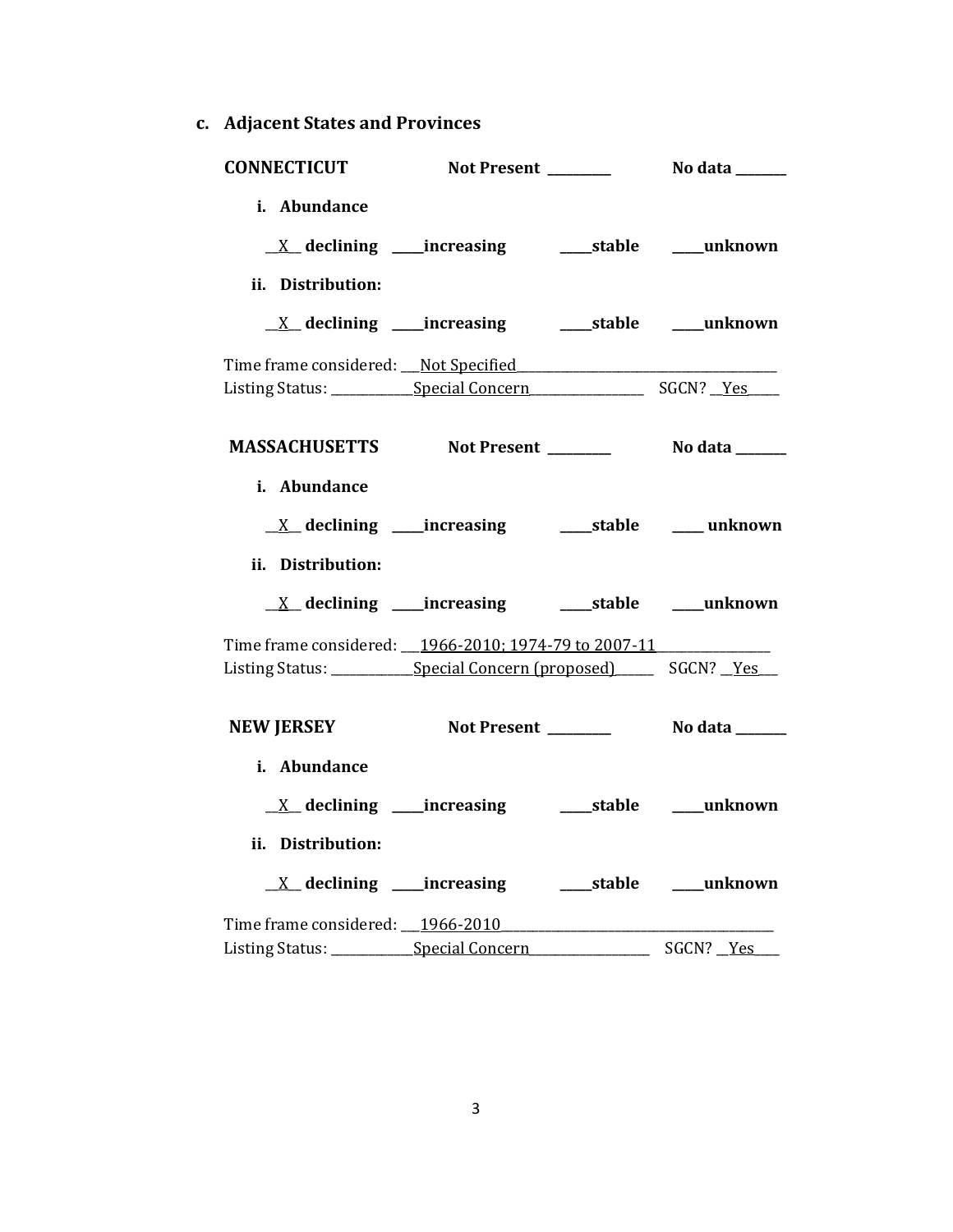| <b>ONTARIO</b>    |                                                                    |                       |
|-------------------|--------------------------------------------------------------------|-----------------------|
| i. Abundance      |                                                                    |                       |
|                   |                                                                    |                       |
| ii. Distribution: |                                                                    |                       |
|                   | <u>X</u> declining ____increasing ______stable ____unknown         |                       |
|                   | Time frame considered: Severe Decline from 1981-85 to 2001-05      |                       |
|                   | PENNSYLVANIA Not Present _________ No data ______                  |                       |
| i. Abundance      |                                                                    |                       |
|                   | <u>X</u> declining ____increasing _______stable _____unknown       |                       |
| ii. Distribution: |                                                                    |                       |
|                   | <u>X</u> declining ____increasing ______stable ____unknown         |                       |
|                   | Time frame considered: Severe Decline from 1966-2010               |                       |
|                   |                                                                    |                       |
| <b>QUEBEC</b>     | Not Present ______                                                 | <b>No data</b> ______ |
| i. Abundance      |                                                                    |                       |
|                   | <u>X</u> declining ____increasing ___________stable _____unknown   |                       |
| ii. Distribution: |                                                                    |                       |
|                   | <u>X</u> declining ____increasing ______stable ____unknown         |                       |
|                   | Time frame considered: 1966-2010                                   |                       |
|                   | Listing Status: ____Threatened nationally, not listed provincially |                       |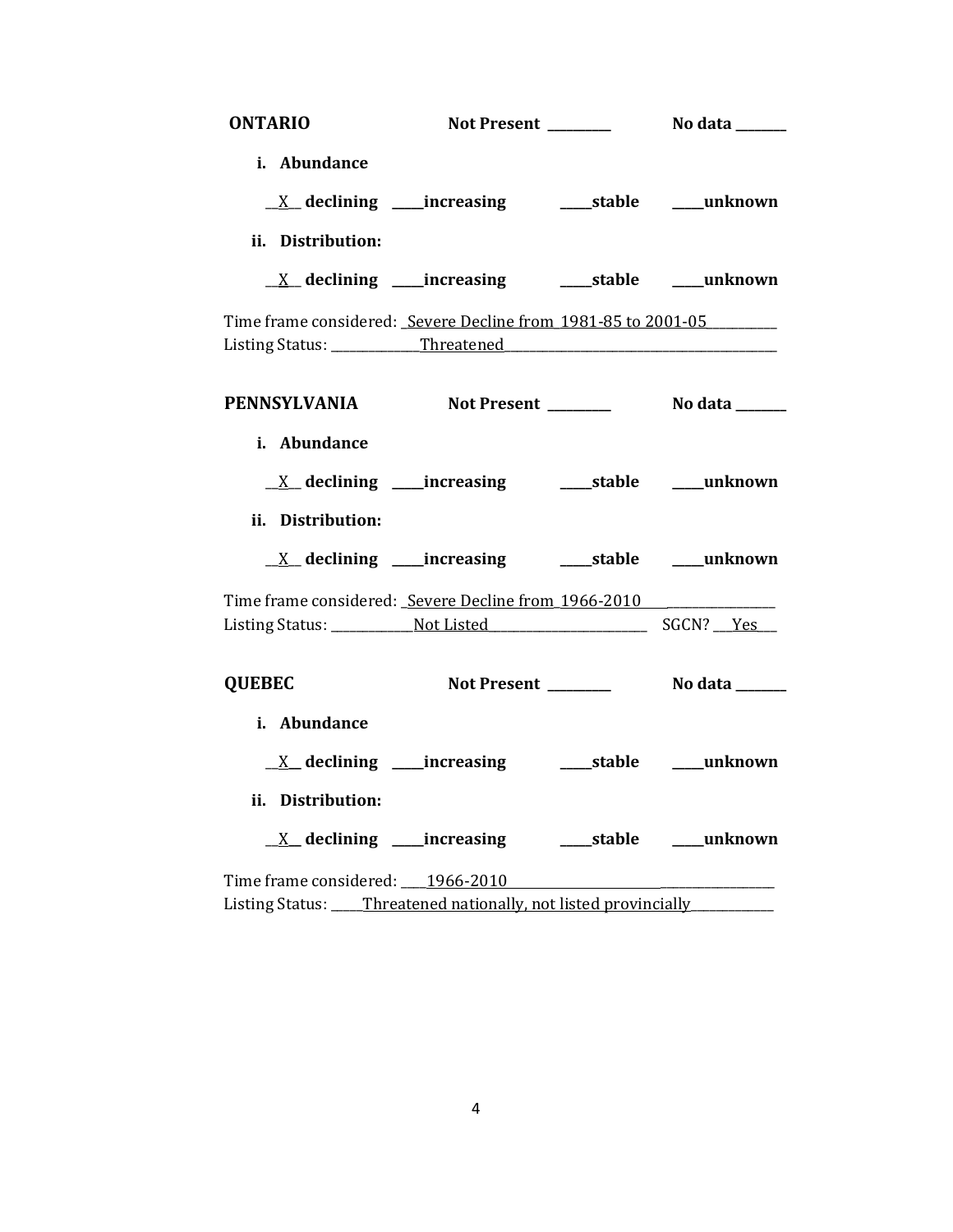| <b>VERMONT</b>                                                          |  |                                   |
|-------------------------------------------------------------------------|--|-----------------------------------|
| i. Abundance                                                            |  |                                   |
|                                                                         |  |                                   |
| ii. Distribution:                                                       |  |                                   |
| $\underline{X}$ declining ____increasing __________stable ______unknown |  |                                   |
|                                                                         |  |                                   |
| Time frame considered: Severe Decline from 1976-81 to 2003-07           |  |                                   |
|                                                                         |  |                                   |
| d. NEW YORK                                                             |  | No data $\_\_\_\_\_\_\_\_\_\_\_\$ |
| i. Abundance                                                            |  |                                   |
|                                                                         |  |                                   |
| ii. Distribution:                                                       |  |                                   |
|                                                                         |  |                                   |
| Time frame considered: Severe Decline from 1980-85 to 2000-05           |  |                                   |

### **Monitoring in New York.**

The Northeast Nightjar Monitoring program began in 2005. The NYS Ornithological Association (NYSOA) coordinated annual surveys in 2007 as part of the larger effort in the Northeast, but discontinued the coordination of annual survey efforts after 2007. This effort was re-initiated in 2013 by the NYSDEC at a reduced scale, with a subset of the original NYSOA routes monitored based on recommendations from the Northeast Nightjar Survey Coordinator.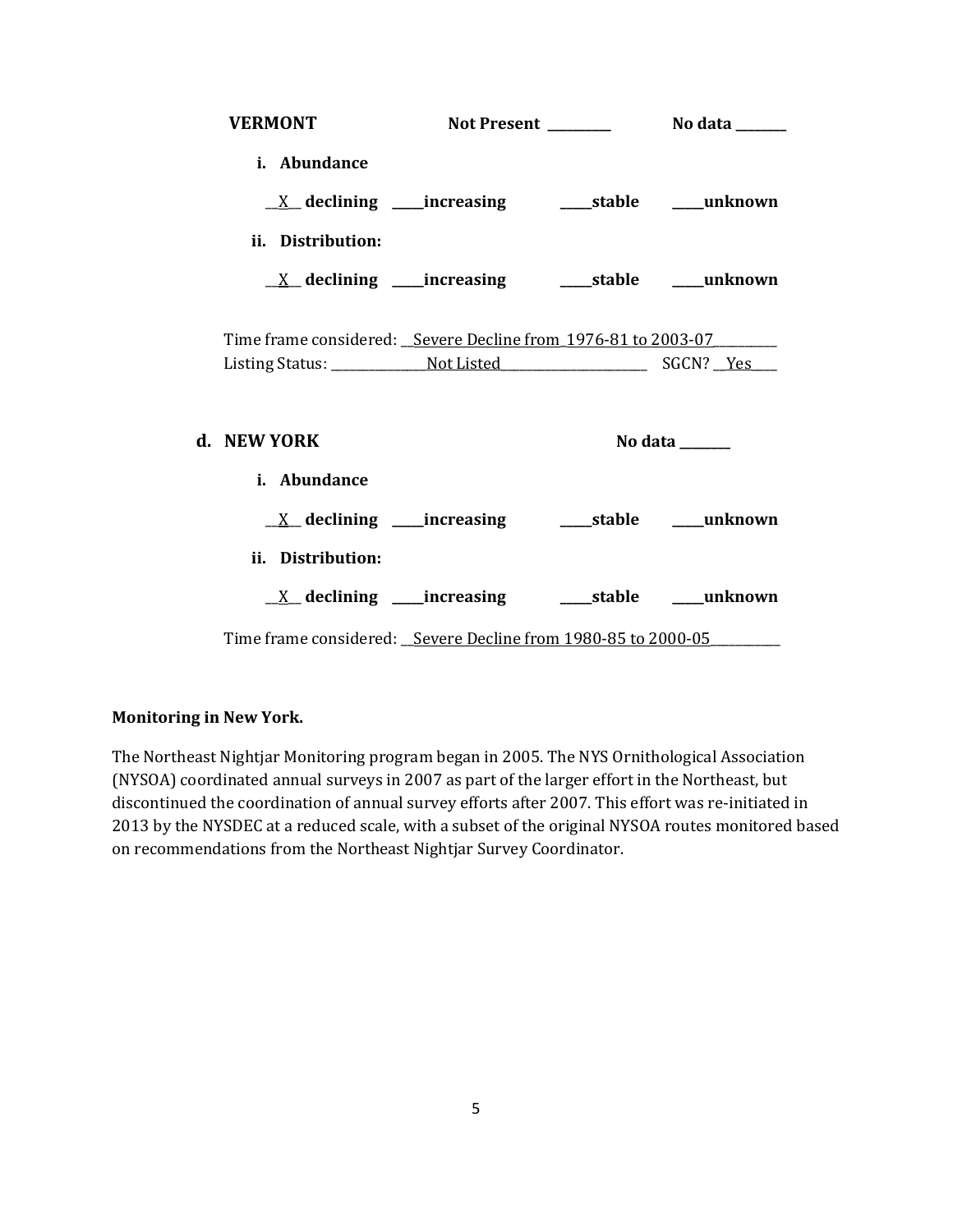#### **Trends Discussion:**

Because it is largely nocturnal, the whip-poor-will is not well censused by standard monitoring programs.

Though relative abundance on Breeding Bird Survey routes is very low, results are still significant for several areas and trends are declining in most areas. For Eastern BBS routes, long-term trends are -3.4% per year for 1966-2010 and short-term trends are -3.2% per year; both trends are significant. Trends are also declining on BBS routes in New York routes, but relative abundance is very low and caution regarding use of the data is advised. Combined routes in Massachusetts, Rhode Island, Connecticut, New York, New Jersey, Delaware, and Maryland show a significant declining trend of -3.58% per year for 1966-2007.

Data collected in five second-round Breeding Bird Atlases suggest that the number of atlas blocks occupied by the whip-poor-will has declined by roughly 50% in the last twenty years in the following states or provinces: Ontario, New York, Vermont, Pennsylvania, and Maryland (Hunt 2008).



**Figure 1**. Range of the whip-poor-will in North America (Birds of North America Online 2013).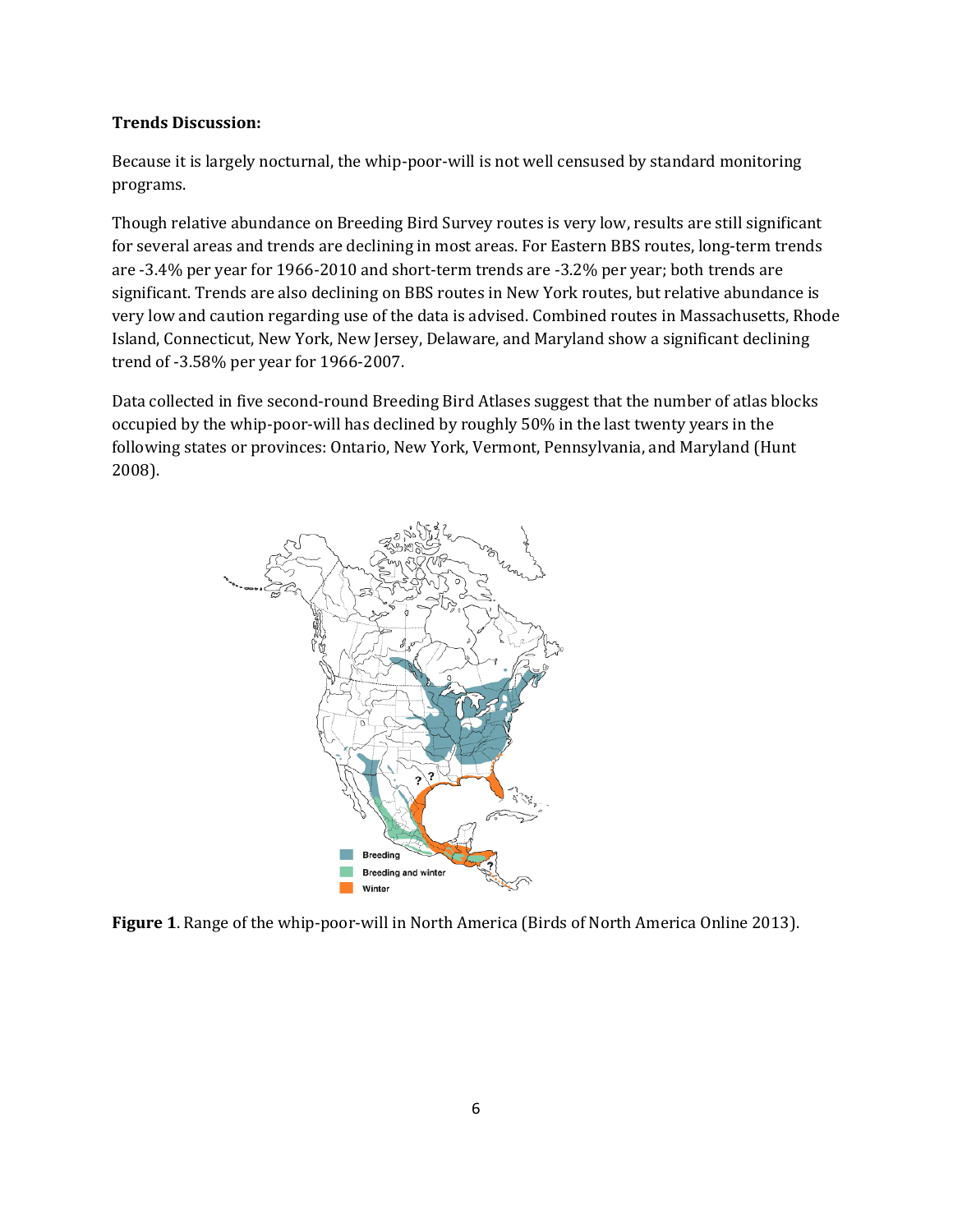

**Figure 2**. Whip-poor-will occurrence in New York State during the second Breeding Bird Atlas (McGowan and Corwin 2008).



**Figure 3**. Change in whip-poor-will occurrence in New York State between the first Breeding Bird Atlas and the second Breeding Bird Atlas (McGowan and Corwin 2008).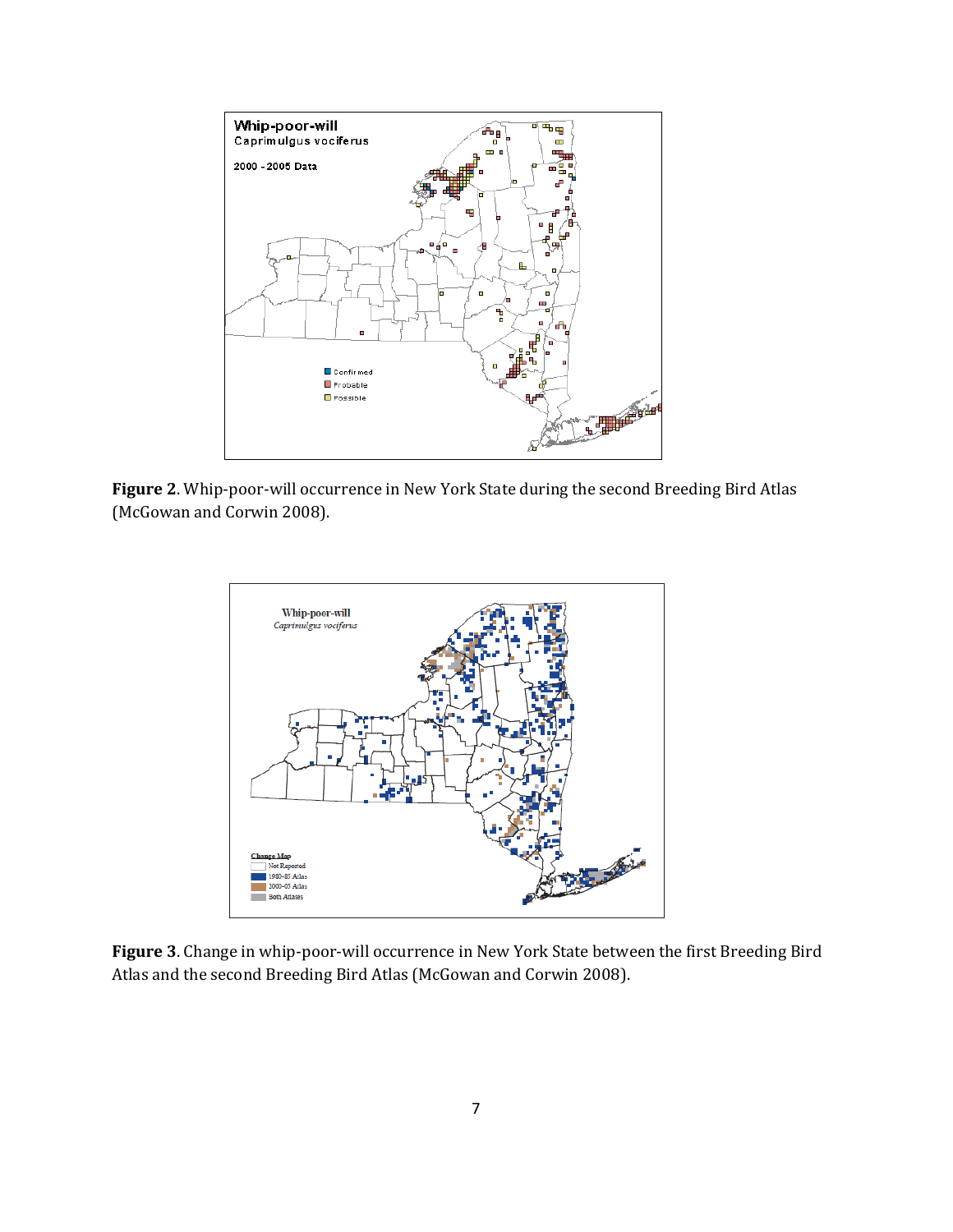

**Figure 4**. Conservation status of the whip-poor-will in North America (NatureServe 2012).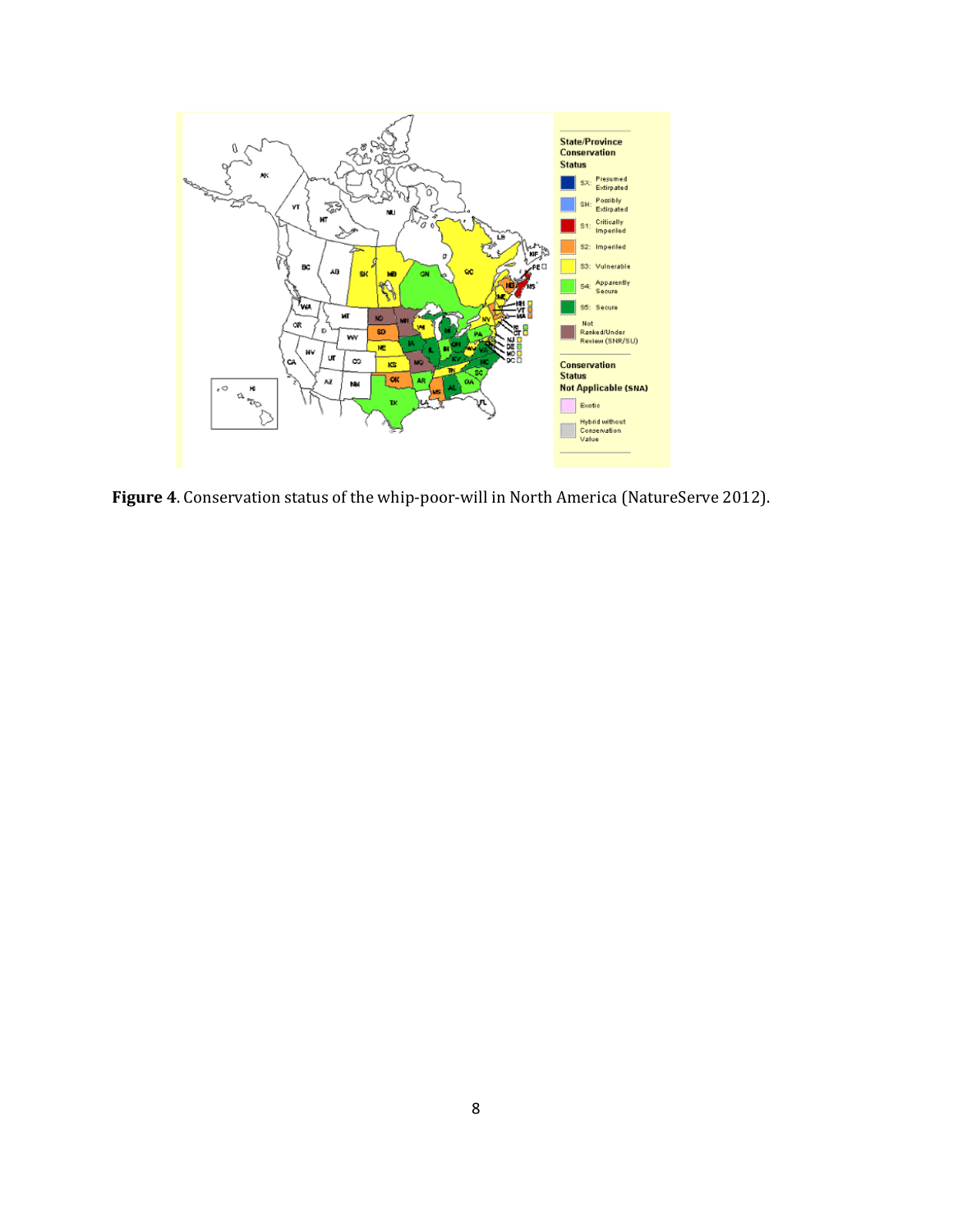#### **III. New York Rarity, if known:**

| <b>Historic</b> | # of Animals | # of Locations | % of State |
|-----------------|--------------|----------------|------------|
| prior to 1970   |              |                |            |
| prior to 1980   |              |                |            |
| prior to 1990   |              |                |            |

#### **Details of historic occurrence:**

The first Breeding Bird Atlas (1980-85) documented occupancy in 564 survey blocks statewide.

| <b>Current</b> | # of Animals | # of Locations | % of State |
|----------------|--------------|----------------|------------|
|                |              |                | 50%        |

### **Details of current occurrence:**

The second Breeding Bird Atlas (2000-05) documented occupancy in 241 blocks statewide, a decline of 57%. The number of blocks with confirmed breeding declined by 50%. Areas that appear to have been lost during the years between the two Atlas projects include virtually all of western New York including the southern Lake Ontario Plain and the southern tier, and northern New York areas peripheral to the Adirondacks.

Surveys conducted in 2007 by NYSOA's monitoring program identified areas of concentration: Connetquot River State Park (Suffolk County), Fort Drum (Jefferson County), Gadway Sandstone Pavement Barrens (Clinton County), Jefferson County Alvar Communities (Jefferson County), Rocky Point NRMA (Suffolk County), and the Shawangunk Ridge (Ulster/Orange/Sullivan County). Preliminary results from NYSDEC's 2013 monitoring confirmed continued concentrations at: Connetquot River State Park, Gadway Sandstone Pavement Barrens, Jefferson County Alvar Communities, Rocky Point NRMA, and the Shawangunk Ridge. The Fort Drum are in Jefferson County was not monitored in 2013.

# **New York's Contribution to Species North American Range:**

| % of NA Range in New York | <b>Classification of New York Range</b> |
|---------------------------|-----------------------------------------|
| $-0.5\%$                  | $X$ Core                                |
| $-6 - 10\%$               | ___ Peripheral                          |
| $X = 11 - 25%$            | ___ Disjunct                            |
| $\frac{26-50}{%}$         | Distance to core population:            |
| $-$ >50%                  |                                         |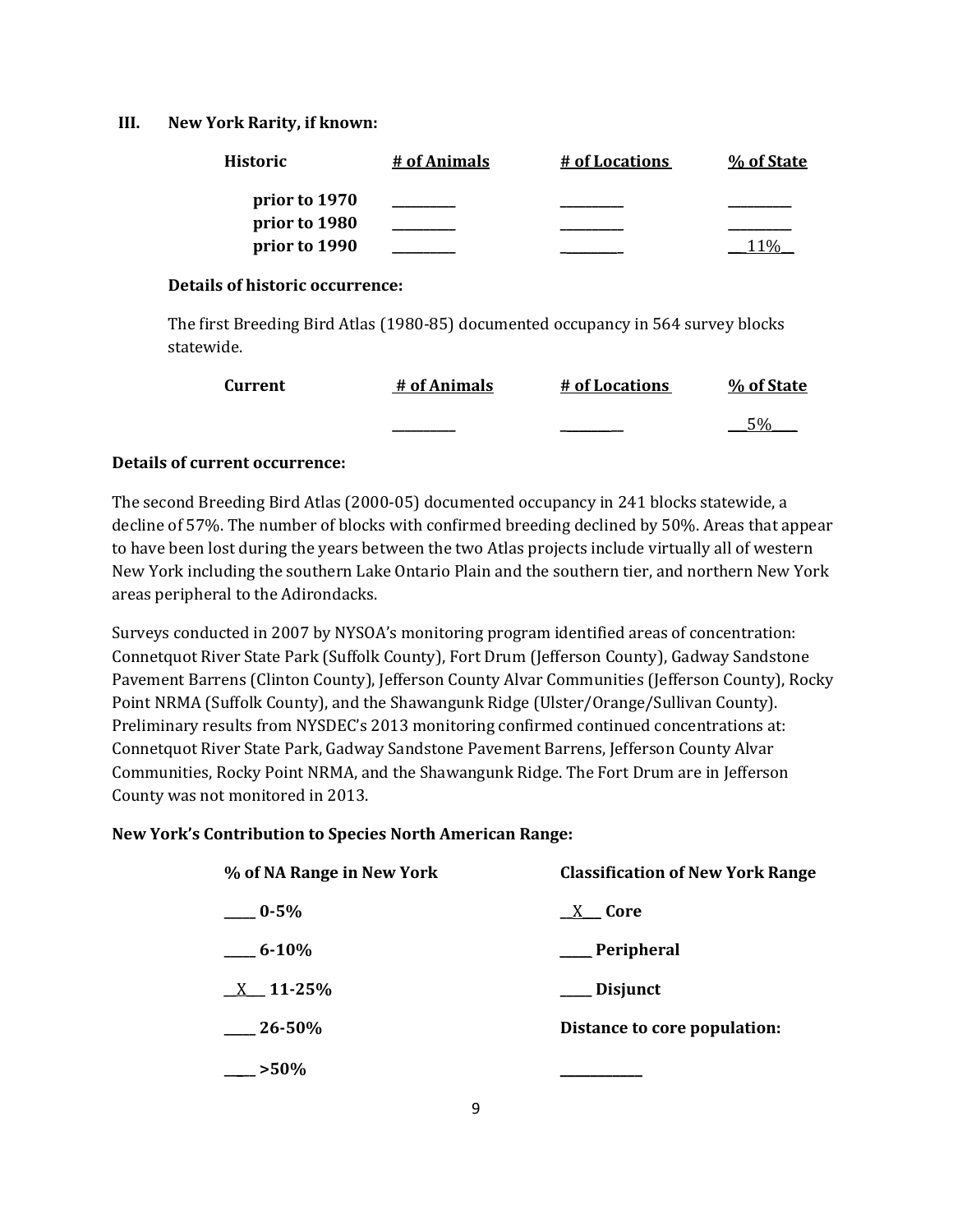# **IV. Primary Habitat or Community Type:**

- 1. Oak-Pine Forest
- 2. Oak Forest
- 3. Pine Barrens
- 4. Coastal Coniferous Barrens
- 5. Native Barrens and Savanna
- 6. Mixed Northern Hardwoods

### **Habitat or Community Type Trend in New York:**

| <b>Declining</b>           | Stable<br>X?                            | Increasing | <b>Unknown</b> |
|----------------------------|-----------------------------------------|------------|----------------|
|                            | Time frame of decline/increase: _______ |            |                |
| <b>Habitat Specialist?</b> |                                         | <b>Yes</b> | No             |
| <b>Indicator Species?</b>  |                                         | Yes:       | N0             |

### **Habitat Discussion:**

Whip-poor-wills are present in a variety of habitats but are absent from extensively forested areas. Occupied areas provide both open habitats for aerial foraging and protected areas for nesting and roosting. In New York, whip-poor-will is most abundant in barrens communities (Medler 2008). Lower densities occur where open areas are found adjacent to second-growth forests, such as along power line cuts, quarries, and fields (Medler 2008).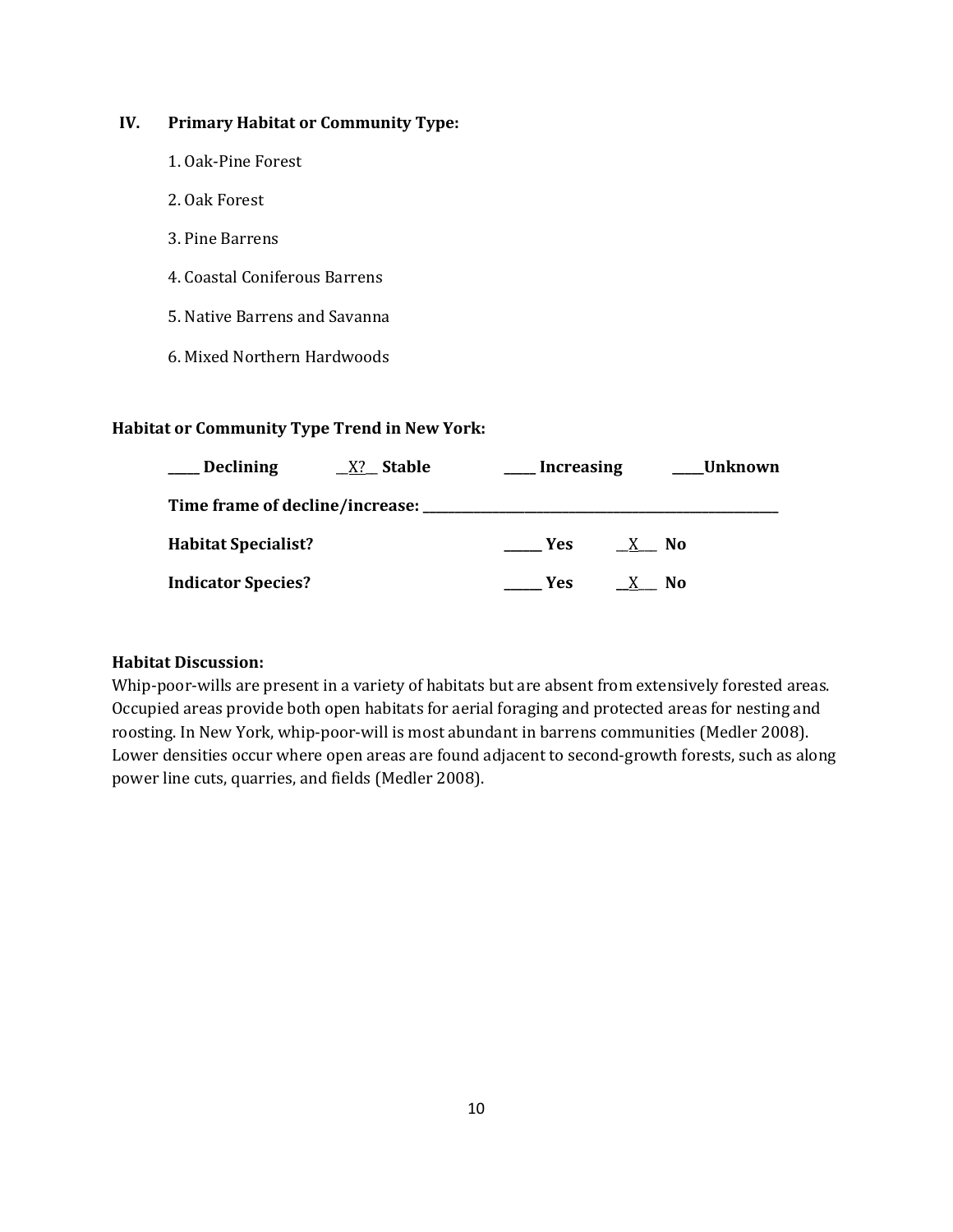- **V. New York Species Demographics and Life History**
	- **\_\_**X\_\_ **Breeder in New York**
		- **\_\_**X**\_\_ Summer Resident**
		- **\_\_\_\_\_ Winter Resident**
		- **\_\_\_\_\_ Anadromous**

**\_\_\_\_\_ Non-breeder in New York**

- **\_\_\_\_\_ Summer Resident**
- **\_\_\_\_\_ Winter Resident**
- **\_\_\_\_\_ Catadromous**
- **\_\_\_\_\_ Migratory only**
- **\_\_\_\_\_Unknown**

# **Species Demographics and Life History Discussion:**

Much of the biology of the whip-poor-will remains unstudied, largely due to its nocturnal activity and cryptic behavior and plumage. No information is available on the species' age at first breeding and there are no estimates of lifetime reproductive success. About 60% of 20 pairs in a Kansas population reared two broods/season. This compares with 20% (*n* = 5 pairs) in an Ontario population (Mills 1985). This difference may be a reflection of the smaller sample size in the Ontario study, but more likely occurs because of shorter breeding season at higher latitudes. One banded male was recaptured 15 years later (Cink 2002).

Most predation is of eggs and young. As a ground-nesting species, this species especially vulnerable to nest predators.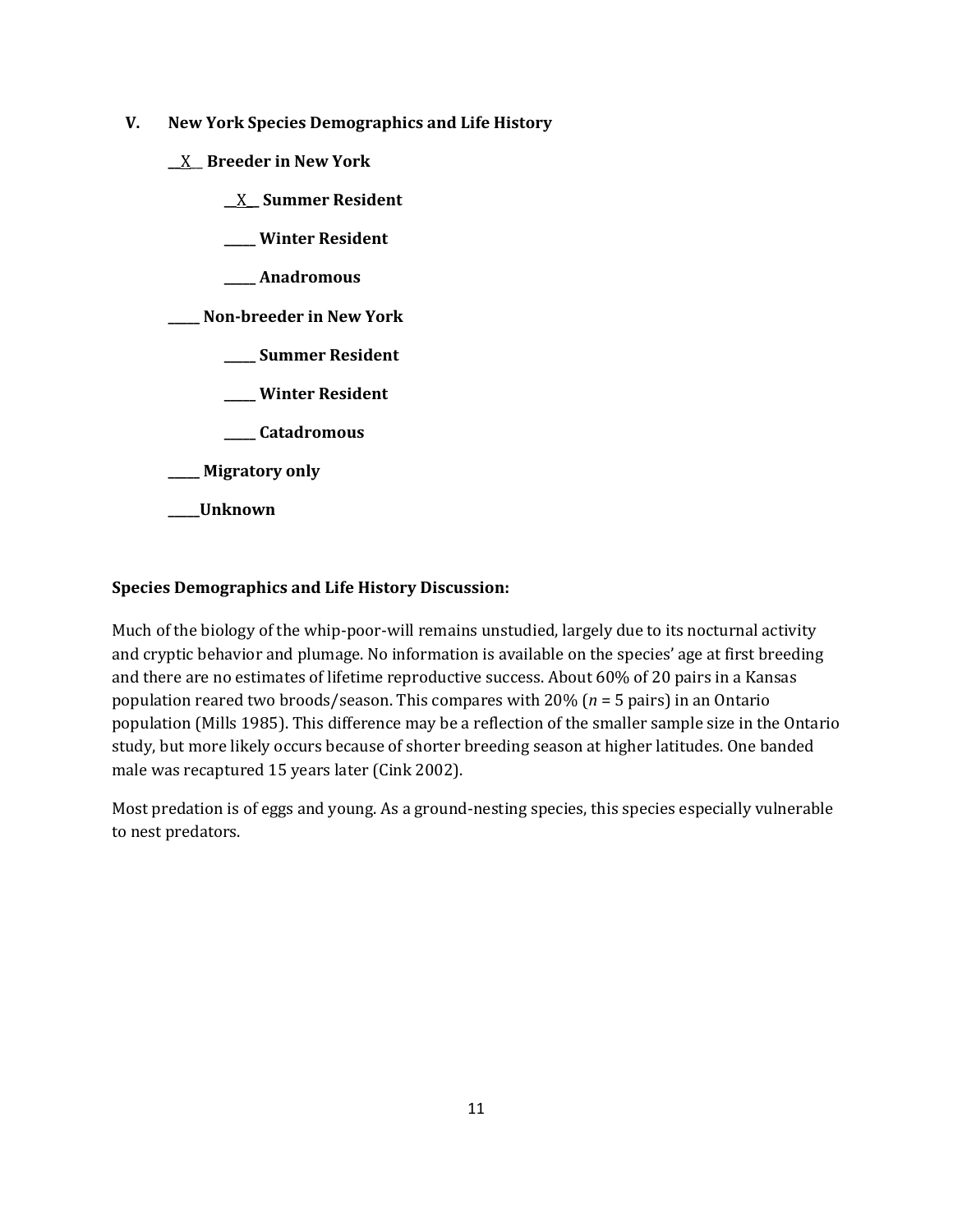### **VI. Threats:**

Most ornithologists agree that less of the available breeding range of the species is occupied now than previously. Habitat loss to agriculture, closing of forest openings due to growth and succession of trees seem to be causes in some areas. Urbanization, along with resulting increases in predation and loss of feeding habitat, thought to be responsible for loss of this bird in southeastern Pennsylvania (Santner 1992).

Because this species flies low to the ground while foraging along roads, it is vulnerable to road mortality. It has been suggested that the paving of formerly-dirt country roads has increased mortality because vehicles can travel faster on paved roads (Cink 2002).

Untested speculations include decreases in populations of giant silkworm moth (Saturniidae) which was at least formerly an important food resource, industrial pollution, and pesticide use (Eastman 1991). Reasons for population declines should be studied, including the effects of pesticide use for gypsy moth eradication (Cink 2002).

General threats to the early successional forest/shrubland bird suite in New York include reversion of shrublands to forest; loss of small dairy farms; fire suppression; more intensive agriculture that results in loss of hedgerows, shrubs, and shrub wetlands; reversion of young forest habitat to mature forest; inadequate amounts of forest management that includes even aged and heavy partial removal; and the erroneous public percetion that forest management is harmful to birds (NYSDEC 2005).

In an assessment of vulnerability to predicted climate change conducted by the New York Natural Heritage Program, whip-poor-will was identified as a second-priority species whose sensitivity should be assessed in the future (Schlesinger et al. 2011).

# **Are there regulatory mechanisms that protect the species or its habitat in New York?**

**\_\_\_\_\_\_ No \_\_\_\_\_ Unknown** \_\_X\_\_\_ **Yes** 

Whip-poor-will is protected under the Migratory Bird Treaty Act of 1918. It is listed as a Species of Special Concern.

# **Describe knowledge of management/conservation actions that are needed for recovery/conservation, or to eliminate, minimize, or compensate for the identified threats:**

Maintain a mosaic of open and mid-successional habitats. A better understanding of characteristics of forest stands utilized may provide information that would facilitate forest management beneficial to whip-poor-will. Conservation actions following IUCN taxonomy are categorized in the table below.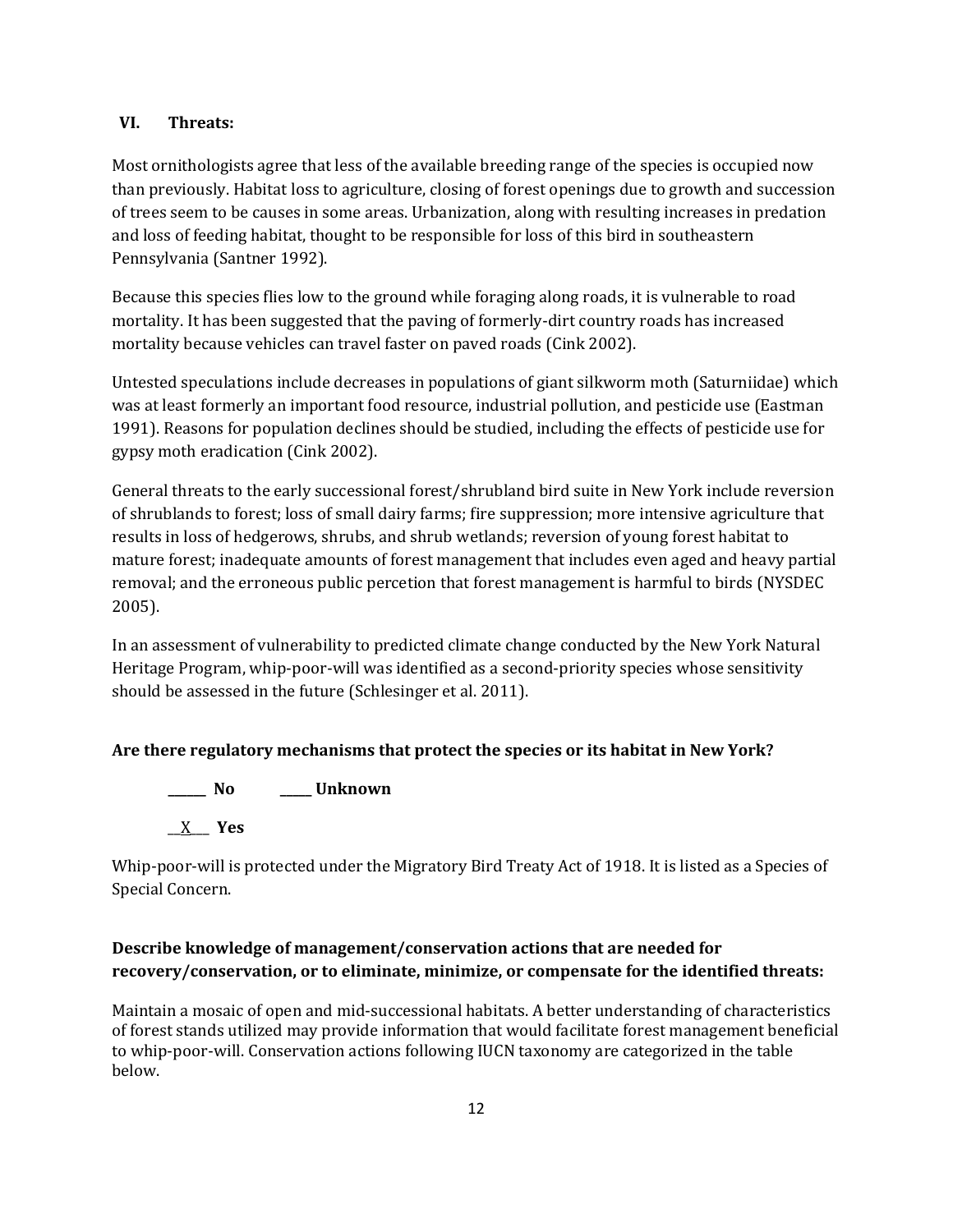| <b>Conservation Actions</b>    |                                                |  |
|--------------------------------|------------------------------------------------|--|
| <b>Action Category</b>         | <b>Action</b>                                  |  |
| Land/Water Protection          | Site/Area Protection                           |  |
| Land/Water Protection          | Resource/Habitat Protection                    |  |
| Land/Water Management          | Site/Area Management                           |  |
| Land/Water Management          | Invasive/Problematic Species Control           |  |
| Land/Water Management          | <b>Habitat and Natural Process Restoration</b> |  |
| <b>Education and Awareness</b> | Training                                       |  |
| <b>Education and Awareness</b> | <b>Awareness &amp; Communications</b>          |  |
| Law and Policy                 | Policies and Regulations                       |  |

The Comprehensive Wildlife Conservation Strategy (NYSDEC 2005) includes recommendations for early-successional forest/shrubland birds, which includes whip-poor-will.

### **Curriculum development:**

Educate public to the benefits and need for early successional habitat including even-aged management.

### **Easement acquisition:**

\_\_\_\_ Implement a Landowner Incentive Project for early successional birds that will direct \$600,000 per year at conserving and creating habitat for early successional forest/shrub birds.

### **Habitat management:**

- Work with Utilities to manage ROWs in a manner that will provide for maximum benefit to early successional species.
- Double the amount of early successional forest and shrub habitat on public and private land through sound planned management.
- Increase early successional management on public and private lands.
- Maintain, restore, and enhance fire adapted ecosystems. Increase use of prescribed fire in fire adapted ecosystems.
- Promote management of Utility ROWs that will provide the maximum benefit to shrub bird species.

# **Habitat monitoring:**

- Precisely monitor trends of all species, in particular those that are not currently adequately monitored.
- \_\_\_\_ Complete an inventory and analysis for high priority focus species that identifies core habitats (highest abundance) and geographic areas (where appropriate).

### **Habitat research:**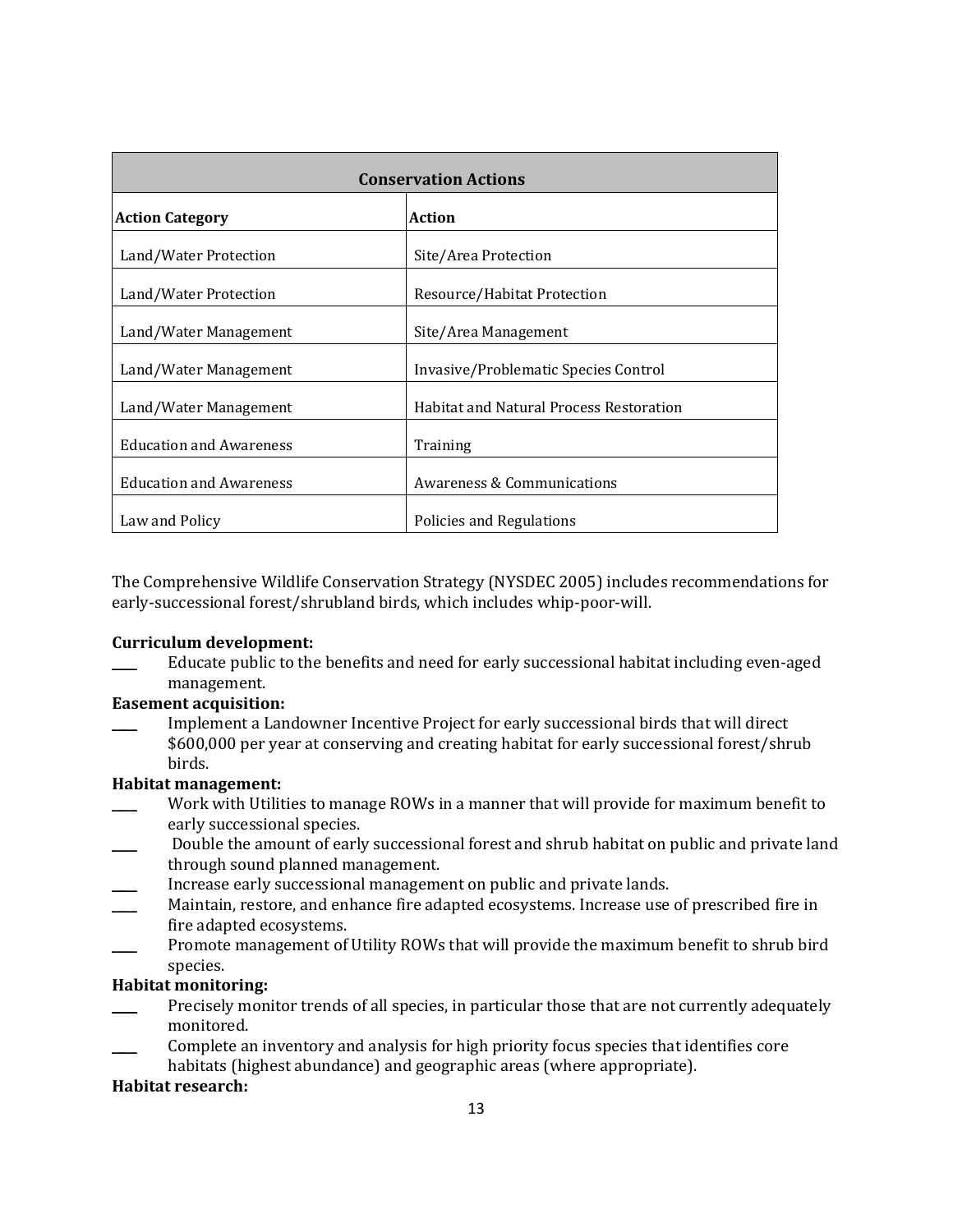Determine effects of viburnam leaf beetle on early successional forest/shrub habitats and species utilizing them.

### **Population monitoring:**

\_\_\_\_ Encourage full completion of BBS routes.

#### **Statewide management plan:**

Develop a management plan that provides guidance on maintaining, enhancing and restoring early successional forest/shrub bird species.

#### **Other actions:**

- \_\_\_\_ Develop better mechanisms for directing federal (NRCS and USFWS) funding programs into early successional forest/shrub habitats.
- Develop BMPs for forest management in riparian areas that recognize the critical need maintain, enhance and restore early successional forest/shrub habitat in these areas.

#### **VII. References**

Cink, C.L. 2002. Eastern Whip-poor-will (*Caprimulgus vociferus*), The Birds of North America Online (A. Poole, Ed.). Ithaca: Cornell Lab of Ornithology; Retrieved from the Birds of North America Online: http://bna.birds.cornell.edu/bna/species/62[0doi:10.2173/bna.620](http://dx.doi.org/10.2173/bna.620)

Eastman, J. 1991. Whip-poor-will. Pages 252-253 *in* The atlas of breeding birds of Michigan. (Brewer, R., G. A. McPeek, and R. J. Adams, Jr., Eds.) Michigan State Univ. Press, East Lansing.

Hunt, P.D. 2008. 2008 Northeast Nightjar Survey: 2008 summary and 2007 data analysis. Report to Nuttall Ornithological Club. Audubon Society of New Hampshire, Concord.

Medler, M.D. 2008. Whip-poor-will, Caprimulgus vociferous. Pages 310-11 in The second atlas of breeding birds in New York State (K.J. McGowan and K. Corwin, eds.). Cornell University Press, Ithaca, NY.

Mills, A. M. 1985. The influence of moonlight on the behavior of goatsuckers (Caprimulgidae). Master's Thesis. Carleton Univ. Ottawa, ON.

NatureServe. 2012. NatureServe Explorer: An online encyclopedia of life [web application]. Version 7.1. NatureServe, Arlington, Virginia. <http://www.natureserve.org/explorer>. Accessed 1 July 2013.

New York State Department of Environmental Conservation (NYSDEC). 2005. New York State Comprehensive Wildlife Conservation Strategy. <http://www.dec.ny.gov/index.html>. Accessed 1 July 2013.

Santner, S. 1992. Whip-poor-will. Pages 172-173 *in* Atlas of breeding birds in Pennsylvania. (Brauning, D. W., Ed.) Univ. of Pittsburgh Press, Pittsburgh, PA.